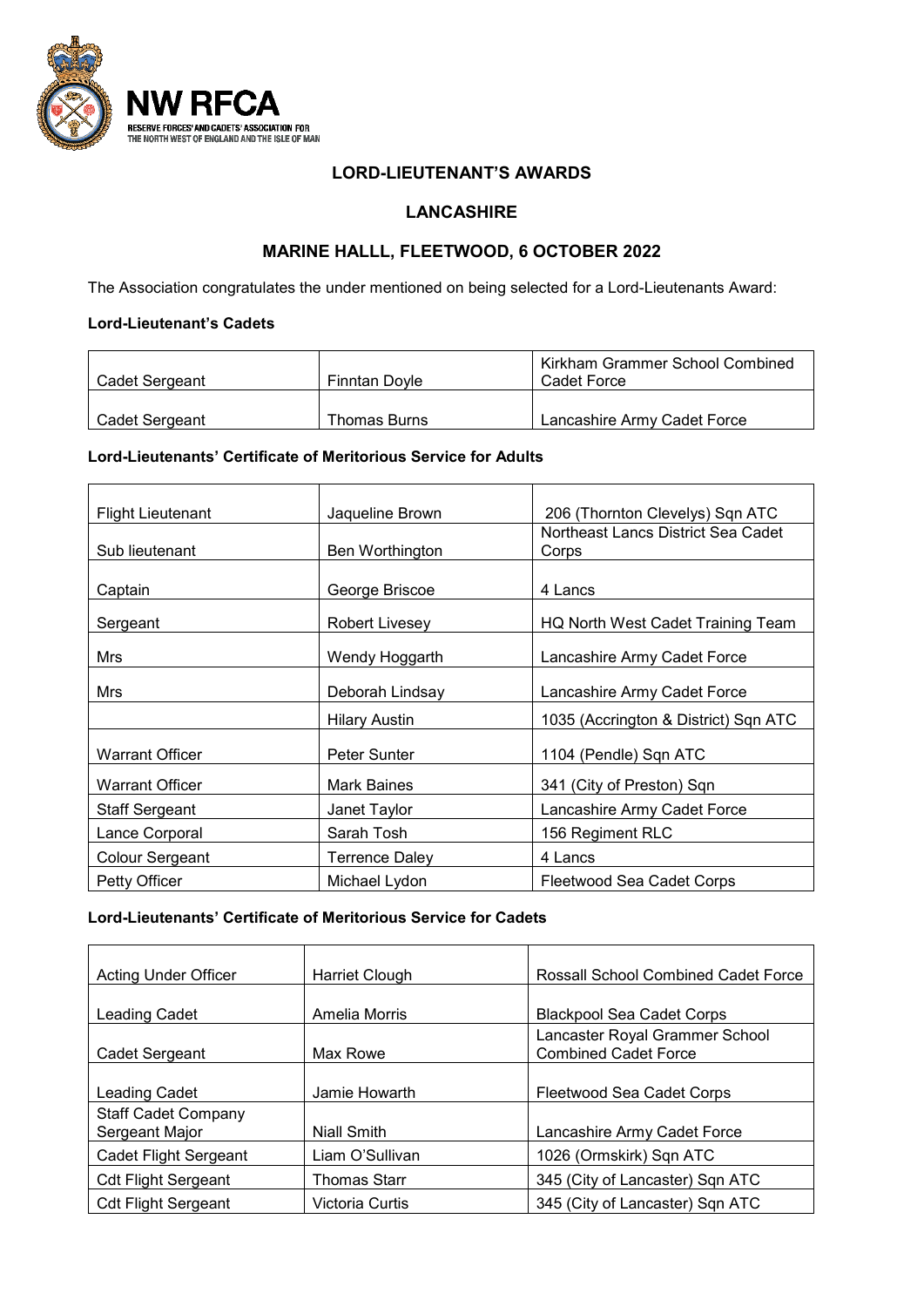## **Lord-Lieutenants' Commendation for Reserves and CFAVs**

| Corporal                 | Jimilai Kuruvakadua   | HQ NW Engagement Team                                  |
|--------------------------|-----------------------|--------------------------------------------------------|
| Lieutenant               | Sara Richardson       | <b>Blackpool Sea Cadet Corps</b>                       |
| <b>Warrant Officer</b>   | James McAlister       | Ripley St Thomas School Combined<br><b>Cadet Force</b> |
| <b>Team Award</b>        | Mr Gary Dixon         | Inskip Cadet Centre                                    |
| Sub Lieutenant           | Stephen Cook          | Chorley Sea Cadet Corps                                |
| Captain                  | Joseph Collins        | 4 Lancs                                                |
| Captain                  | Stephen Tickle        | 4 Lancs                                                |
| Major                    | Andrew Kenny          | 4 Lancs                                                |
| Sergeant Instructor      | <b>Andrew Gibson</b>  | Lancashire Army Cadet Force                            |
| <b>Shooting Team</b>     | <b>Team Award</b>     | Cumbria and Lancashire Air Training<br>Corps           |
| 345 Sqn ATC              | <b>Team Award</b>     | 345 Sqn ATC                                            |
| <b>Flight Lieutenant</b> | <b>Thomas Pollitt</b> | 143 (Longridge) Sqn ATC                                |
| <b>Flying Officer</b>    | Stephen Nibloe        | 92 (Chorley) Sqn ATC                                   |
| Mr                       | James Robb            | 92 (Chorley) Sqn ATC                                   |
| Sergeant                 | Jade Fordham          | 143 (Longridge) Sqn ATC                                |
| Sergeant                 | <b>Elizabeth Barr</b> | 143 (Longridge) Sqn ATC                                |
| Corporal                 | Jack Barron           | 4 Lancs                                                |
| Lance Corporal           | <b>Ewan Powell</b>    | 4 Lancs                                                |
| <b>Second Lieutenant</b> | Daniel McCaffrey      | 4 Lancs                                                |
| <b>Flight Sergeant</b>   | John Kay              | 2376 (Bamber Bridge) Sqn ATC                           |

### **Lord – Lieutenants' Commendation for Veterans and other Service Charities**

| .<br>-<br>⊷<br> | --<br>$\cdots$<br>$M^2$ | ----- |
|-----------------|-------------------------|-------|
|-----------------|-------------------------|-------|